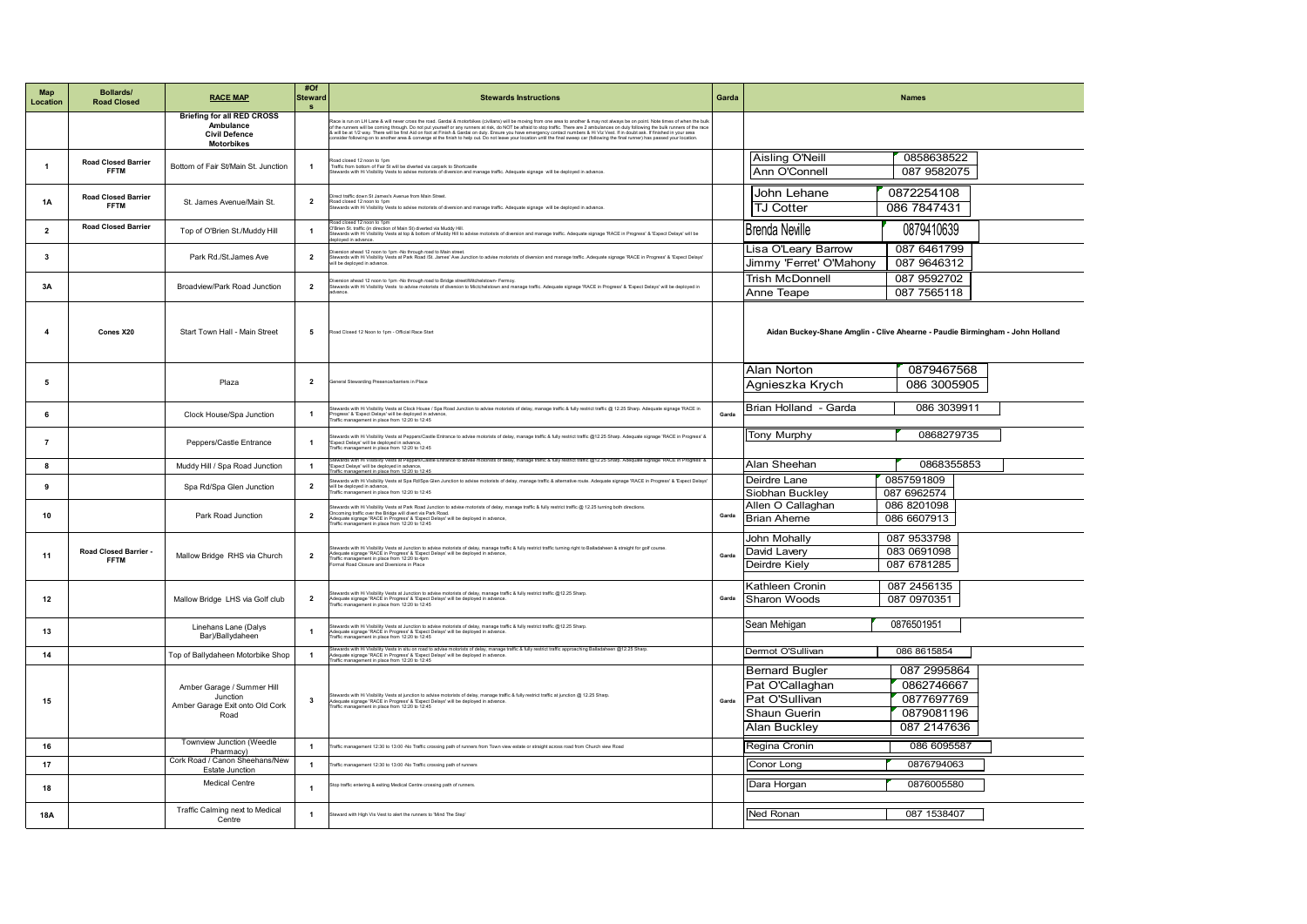| 19   |                             | N20 Slip                                                               | $\overline{1}$          | Stop traffic entering Slip Road - Traffic will be delayed behing runners and sweep car.                                                                                                                                       |       | Amy Rea                                                                              | 085 2278975                                              |
|------|-----------------------------|------------------------------------------------------------------------|-------------------------|-------------------------------------------------------------------------------------------------------------------------------------------------------------------------------------------------------------------------------|-------|--------------------------------------------------------------------------------------|----------------------------------------------------------|
| 20   |                             | Goulds Hill Junction                                                   | $\overline{4}$          | .<br>Stewards with High Vis Jackets to advise motorists of delays and manage traffic. Ensure no traffic turns right from Quartertown junction towards the majestic/Cork city. Traffic can feed<br>Ito town with care.         |       | Caroline Kelly Brophy<br>Catherine Buckley<br>Con Lucey                              | 0872431932<br>0860595790<br>087 6300605                  |
|      |                             |                                                                        |                         |                                                                                                                                                                                                                               |       | Michelle Lucy Sheedy                                                                 | 0876524118                                               |
| 20A  |                             | Slip Road beside Barry Cash and<br>Carry                               | $\mathbf{1}$            | Stewards with High Vis Jackets to advise motorists of delays and manage traffic .Ensure no traffic turns right towards Cork Road.                                                                                             |       | <b>Patrick Daly</b>                                                                  | 087 9974246                                              |
| 21   | <b>FFTM assisted Zone</b>   | Robs Bridge Junction                                                   | $\mathbf{3}$            | .<br>Allow traffic from Cork city to turn left to Quartertown. Traffic will be delayed behind runners.<br>FFTM to deploy cones on center line from Wild Goose to Robs Bridge . One way system in place.                       |       | Denis Broderick<br><b>Michael Kilmartin</b><br>Daniel Buckley                        | 087 2368123<br>0878329023<br>085 7838178                 |
| 21A  | FFTM assisted Zone          | Robs Bridge Junction                                                   | $\mathbf{1}$            | Official with High Vis and Red Flag to alert traffic approaching Mallow of event in progress: Wave Flag at Oncoming Traffic . Adequate signage in place                                                                       |       | <b>Robert Gaffney</b>                                                                | 086 3933988                                              |
| 22   | <b>FFTM Controlled Zone</b> | Mallow South Bridge Fly Over                                           | $\overline{1}$          | Adequate Signage 'Race in Progress' on Main Road.<br>MESSAGE TO RUNNERS: Need to advise runners of uneven surface & beware of the footpath                                                                                    |       | Cathal O Callaghan                                                                   | 085 7498482                                              |
| 22A  | <b>FFTM Controlled Zone</b> | Mallow South Bridge Fly Over                                           | $\overline{2}$          | Official with High Vis and Red Flag to alert traffic coming from North and South of event in progress and to slow traffic down: Wave Flag at Oncoming Traffic . Adequate signage in                                           |       | <b>Bridget Burke Webb</b><br><b>Catherine Sexton</b>                                 | 086 0700633<br>087 1229210                               |
| 22B  | <b>FFTM Controlled Zone</b> | Mallow South Bridge Fly Over                                           | $\overline{\mathbf{4}}$ | Stewards each side to ensure pedestrians and spectators do not congregate on bridge . Signage in Place                                                                                                                        |       | Catherine Hannon<br>Cathy O'Sullivan<br>Claire Brennan<br>Mary Shinnick              | 087 7703587<br>087 9640714<br>083 0470966<br>086 7936318 |
| 23   |                             | 10 Arches Slip Road A                                                  | $\overline{1}$          | FFTM to Close Slip Road (Up & Down) to Traffic . Ensure no traffic attempts to cross runners path.                                                                                                                            |       | Claire Crowley                                                                       | 086 8197562                                              |
| 24   |                             | 10 Arches Slip Road B                                                  | $\overline{1}$          | FFTM to Close Slip Road (Up & Down) to Traffic . Ensure no traffic attempts to cross runners path.                                                                                                                            |       | Dave O'Connor                                                                        | 086 0706054                                              |
| 25   |                             | 10 Arch Bridge Fly Over                                                | $\mathbf{1}$            | MESSAGE TO RUNNERS: Need to advise runners of uneven surface & beware of the footpath.                                                                                                                                        |       | <b>Declan Twomey</b>                                                                 | 087 6403517                                              |
| 25A  | Flags X2                    | 10 Arch Bridge Fly Over                                                | $\overline{2}$          | Official with High Vis and Red Flag to alert traffic coming from North and South of event in progress and to slow traffic down: Wave Flag at Oncoming Traffic . Adequate signage in                                           |       | Gearoid McKernan<br>Jim Flynn                                                        | 086 3102601<br>087 6082718                               |
| 25B  | FFTM Controlled Zone        | 10 Arch Bridge Fly Over                                                | $\overline{2}$          | Stewards each side to ensure pedestrians and spectators do not congregate on bridge . Signage in Place.                                                                                                                       |       | Deirdre Barrow<br>Denise O'Connor<br>Eilish Brennan<br>Emer O'Callaghan              | 0868236553<br>087 9045882<br>086 3594824<br>086 2704983  |
| 26   | <b>FFTM Controlled Zone</b> | Ten Arch to Roundabout to Rail<br>Bridge                               | $\overline{\mathbf{3}}$ | FFTM Detailed operation in place<br>GARDA at roundabout                                                                                                                                                                       | Garda | Gary Relihan<br>Jayne Sheehan<br>Kieran Mills<br>Nick Darmody                        | 087 9438872<br>0868239188<br>0868127333<br>0868175631    |
| 26 A | <b>FFTM Controlled Zone</b> |                                                                        |                         | Official with High Vis and Red Flag to alert traffic heading to Cork of event in progress: Wave Flag at Oncoming Traffic . Adequate signage in place.                                                                         |       | Gerry Ryan                                                                           | 087 2386350                                              |
| 27   | <b>FFTM Controlled Zone</b> | Traffic Calming Island Navigation<br>Road                              | $\overline{2}$          | FFTM Detailed Operation in Place.Ensure Safety of runners from cards travelling towards killarney direction.                                                                                                                  |       | James Cotter<br>John O'Sullivan                                                      | 087 2618067<br>0851241311                                |
| 27A  | <b>Timing Clock</b>         | Mile 5 Marker                                                          | $\mathbf{1}$            | iming Clock                                                                                                                                                                                                                   |       | John Kelly                                                                           | 0878164025                                               |
| 28   | Cones X4                    | Firville End of Racecourse Hard<br>Shoulder                            | $\overline{\mathbf{2}}$ | ioliards X4 to filter runners onto narrow section of the road. Motorbikes to be used here. Stop traffic going to Killarney before road narrows for duration of race. Traffic to Mallow to<br>roceed as normal. (GARDA NEEDED) | Garda | Ger Vowles<br>Brendan Flanagen                                                       | 087 2405894<br>087 3111778                               |
| 29   |                             | Killarney Road/Long Fields Junction                                    | $\overline{2}$          | way traffic 2 Stewards                                                                                                                                                                                                        |       | Shane Browne<br>Donie Shine                                                          | 086 1672153<br>0868149970                                |
| 30   |                             | Bends(2) before Blackwater Bridge<br>Bends(2) before Blackwater Bridge | $\overline{4}$          | Note this is a DANGEROUS bend. Be Aware Safety is paramount. Stewards to verbally instruct runners to keep to LH lane. (note 2 way traffic)                                                                                   |       | Ewln Martin<br><b>Fiona McGuinness</b><br>Helen Mehigan<br>Hugh Keena                | 086 1758845<br>087 9439932<br>0876361218<br>085 1424963  |
| 31   |                             | Bridge / Moylans House                                                 | $\overline{4}$          | Note this is a DANGEROUS bend. Be Aware Safety is paramount. Stewards to verbally instruct runners to keep to LH lane. (note 2 way traffic)                                                                                   |       | <b>Helen Stafford</b><br>Jennifer Cronin<br><b>Theresa Willis</b><br>Diahann Buckley | 086 0688590<br>087 6144877<br>086 8393103<br>087 9802884 |